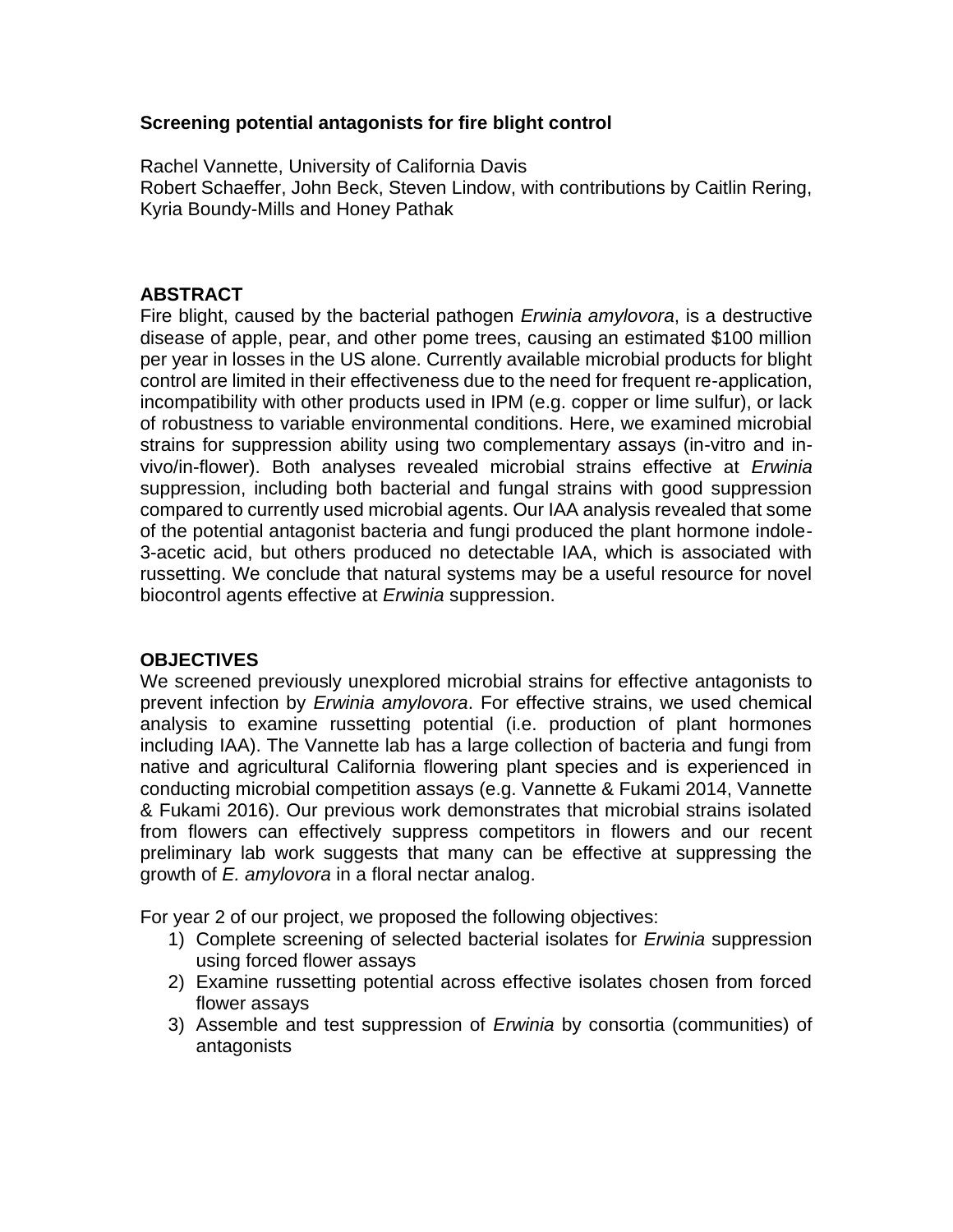## **PROCEDURES**

#### Objective 1.

Cut branches were taken from pear growing at the UC Davis Plant Pathology Orchard (Armstrong) in early spring 2018 and stored in a cold room until bloom was forced. Branches were taken into the growth chamber and upon flower anthesis, individual flowers were inoculated with microbial solutions of potential antagonist isolates  $(10^7 \text{ cells/ml})$ . After one day, flowers were inoculated with icenucleating strains of *Erwinia* and incubated for 2 days. Inoculated flowers were subjected to a freezing assay to determine *Erwinia* growth (Mercier and Lindow 2001), where greater *Erwinia* growth increases the temperature at which flowers freeze. We replicated this assay on flowers using 20 potential antagonist strains inoculated individually into flowers using in the forced-flower assay, with each treatment replicated using 20 individual flowers. An additional 20 flowers were used as *Erwinia*-only controls, with an additional 20 serving as no-inoculation controls. This assay has been shown to be predictive of antagonist activity on pear trees (Mercier and Lindow 2001).

#### Objective 2.

Antagonist strains were grown in artificial media for 3 days at UC Davis. Artificial nectar solution containing 15% sugars comprised of sucrose, glucose and fructose with nonessential amino acids as a nitrogen source. Microbialconditioned media was freeze-dried and sent to collaborator Beck for chemical analysis for the production of microbial metabolites, including the plant hormone IAA which is often responsible for fruit russetting.

Analysis of IAA was performed as follows: 3-Indoleacetic acid (IAA; 98%) was purchased from MilliporeSigma (St. Louis, MO) and Optima® grade water and acetonitrile were purchased from Fisher Scientific (Hampton, NH). Prior to shipment to Gainesville, FL for analysis, conditioned, cell-free nectar samples (1 mL) were lyophilized to dryness or near dryness (≤ 20 µL) overnight. Samples were shipped on ice and stored frozen (-80 °C). Immediately prior to analysis, samples were re-suspended in 200 µL ultrapure water (>18.2 MΩ⋅cm), then thoroughly mixed and syringe-filtered (0.22 µm, 13 mm, PVDF, Foxx Life Sciences, Salem, NH) to an insert-equipped autosampler vial for analysis. IAA was quantitated by injection of calibration standards (prepared in ultrapure water and syringe-filtered as nectar samples. Four IAA ions (176.070, 130.064, 198.051, 107.510 *m/z*) were integrated and their peak areas summed and fitted to a linear calibration curve with  $1/x^2$  weighting.

Samples were injected (20 µL) on an Agilent 6550 ultra-performance liquid chromatograph coupled to a hybrid quadrupole orthogonal time of flight mass spectrometer (LC-QTOF; Santa Clara, CA, USA) equipped with a dual Agilent Jet Stream electrospray ionization source operated in positive ionization mode. To prevent unnecessary signal deterioration due to the sample matrix, flow from the LC was only diverted to the QTOF source from 1–8 min. IAA was eluted (retention time 6.5 min) with an Aglient Eclipse Plus C18 RRHD analytical column (100 x 2.1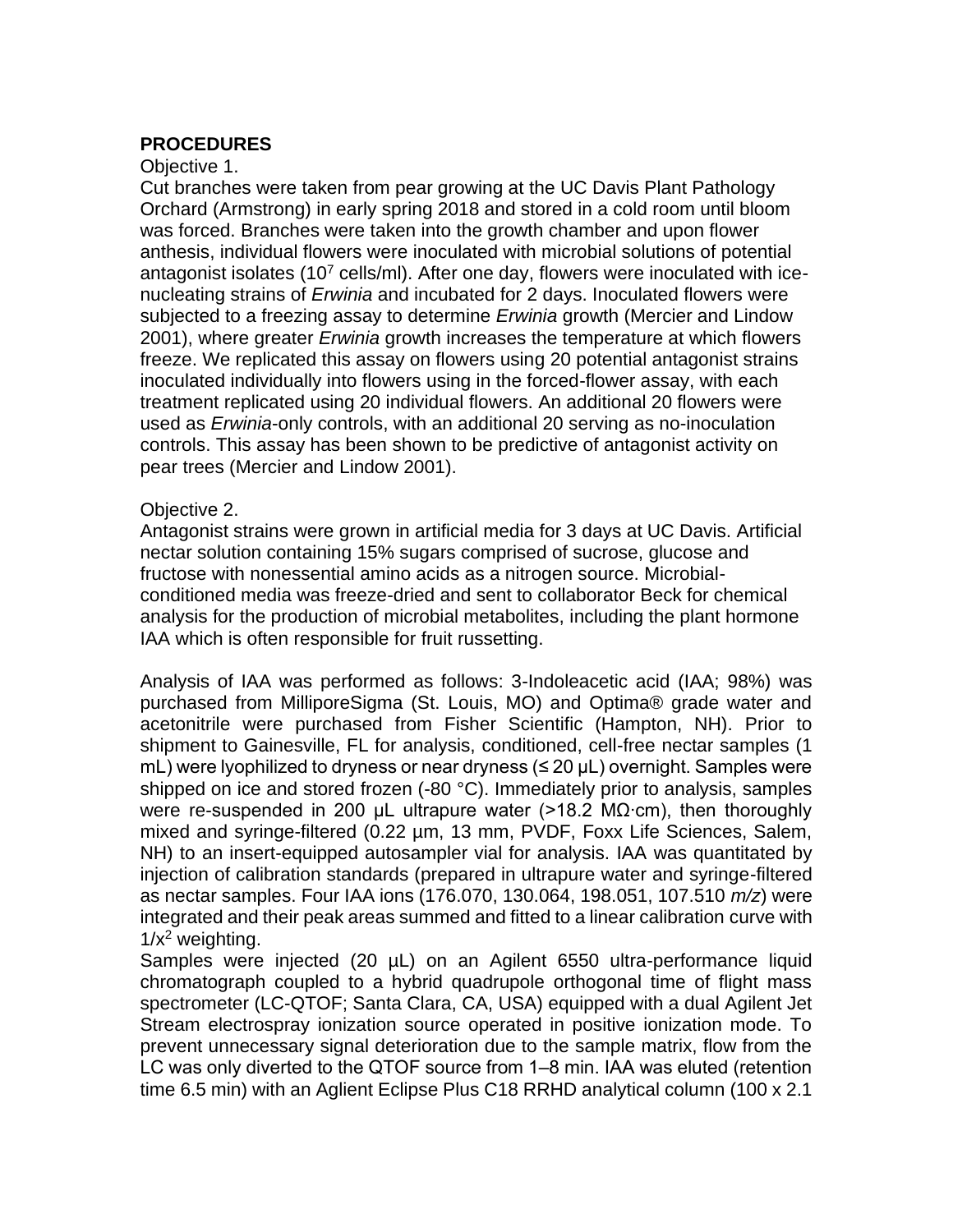mm i.d., 1.8 µm particle size) and corresponding guard column held at 30 °C and a binary gradient program of 0.1% formic acid in both A: water and B: acetonitrile as follows: initial conditions, 5% B at 0.4 mL min<sup>-1</sup> flow rate; linear ramp to 100% B in 10 min, flow rate increased to 0.8 mL min<sup>-1</sup> from 8.5 to 9 min to rapidly flush the column after IAA elution; 12 min total run time; 3.5 min post-time. The QTOF was operated in MS scan mode (70-2000 *m/z*) at 3 spectra s<sup>-1</sup> with the following conditions: capillary voltage, 3000 V; nozzle voltage, 2000 V; gas temperature, 200 °C; gas flow, 13 L min<sup>-1</sup>; nebulizer pressure, 20 psig; sheath gas flow, 12 L min<sup>-1</sup>; octopole RF, 750 V.

Objective 3. We compared EA suppression using freezing assays by subtracting the average proportion of flowers frozen at a given temperature after inoculation by a specific microbial taxa from the freezing temperature of the Erwinia-only controls. Positive values indicate improved suppression (freezing at a lower temperature) whereas negative values indicate improved Erwinia growth (freezing at a higher temperature). Mixed isolate communities of the most promising isolates, including comparisons with single-isolates of PfA506 and *Aureobasidium pullulans* were performed.

### **Brief summary and status for each objective:**

- 1. We completed screening of all selected bacterial isolates using both in-vitro assays (lab plating) and forced flower assays
- 2. We have grown in culture all screened isolates from in-vitro lab assays and forced flower assays. Chemical analyses are pending, although delayed due to instrument maintenance and now COVID-19 related shutdowns
- 3. We have completed screening of mixed consortia suppression of *Erwinia* in forced flower assays. Results suggest that mixed communities generally offer good resistance potential with little evidence of reduced suppression.

# **DISCUSSION**

A subset of potential antagonist strains were effective in reducing population size of Erwinia amylovora measured by freezing temperature in floral trials. Notable agents included the filamentous fungi *Penicillium brevicompatum*, and the bacterium *Neokomagataea thailandica*, which both exhibited similar suppressive ability to the currently used biocontrol agent *Pseudomonas fluorescens* PfA506. Additional nectar-inhabiting bacteria and yeasts from native systems were also effective, including *Metschnikovia reukaufii* and *M. pulcherrima*, as well as the